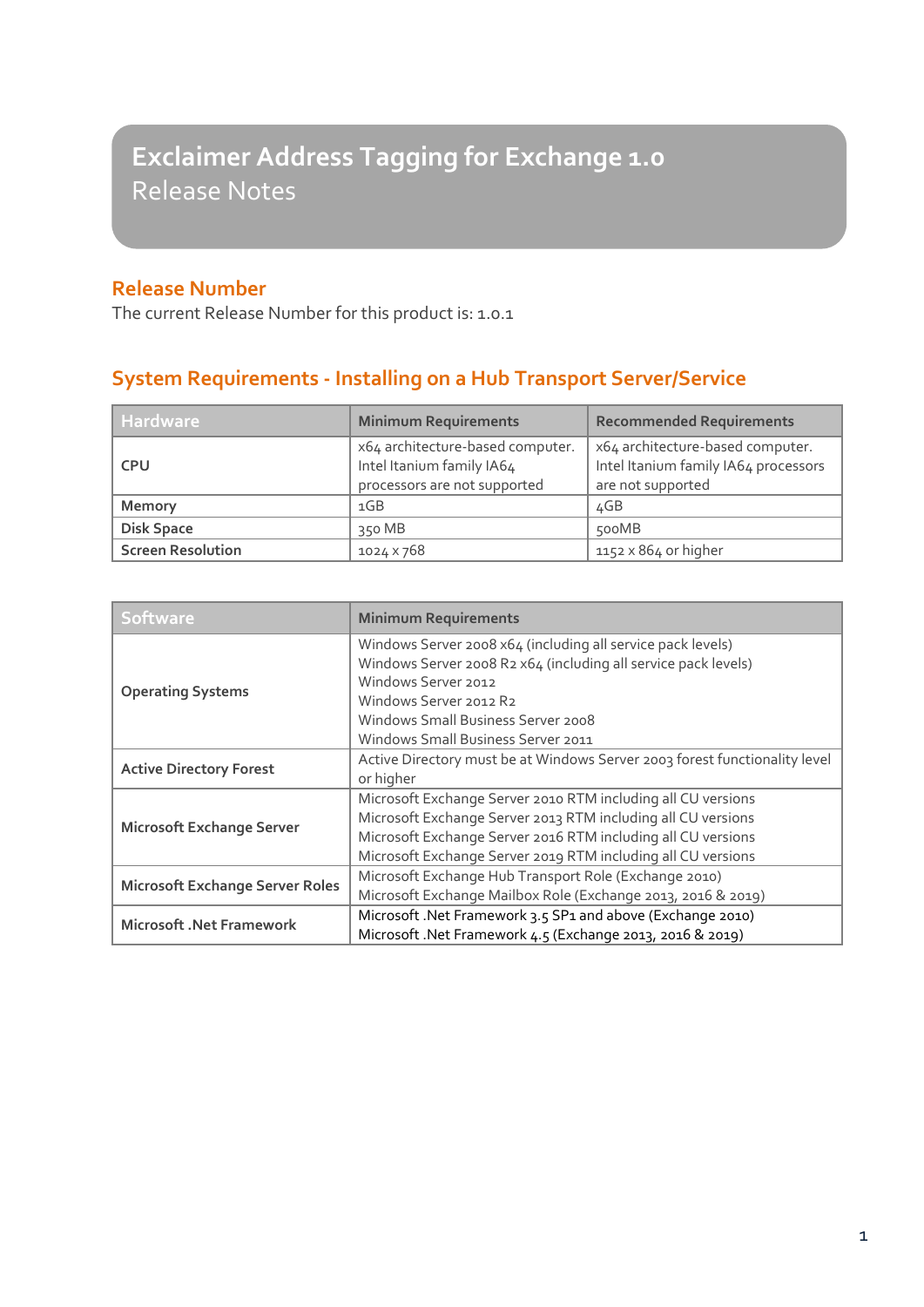# **System Requirements - Installing on an Edge Transport Server**

| <b>Hardware</b>          | <b>Minimum Requirements</b>                                                                   | <b>Recommended Requirements</b>                                                               |
|--------------------------|-----------------------------------------------------------------------------------------------|-----------------------------------------------------------------------------------------------|
| <b>CPU</b>               | x64 architecture-based computer.<br>Intel Itanium family IA64<br>processors are not supported | x64 architecture-based computer.<br>Intel Itanium family IA64 processors<br>are not supported |
| Memory                   | 1GB                                                                                           | 4GB                                                                                           |
| <b>Disk Space</b>        | 350 MB                                                                                        | 500MB                                                                                         |
| <b>Screen Resolution</b> | 1024 × 768                                                                                    | $1152 \times 864$ or higher                                                                   |

| <b>Software</b>                        | <b>Minimum Requirements</b>                                                |  |
|----------------------------------------|----------------------------------------------------------------------------|--|
| <b>Operating Systems</b>               | Windows Server 2008 x64 (including all service pack levels)                |  |
|                                        | Windows Server 2008 R2 x64 (including all service pack levels)             |  |
|                                        | Windows Server 2012                                                        |  |
|                                        | Windows Server 2012 R2                                                     |  |
| <b>Active Directory Forest</b>         | Active Directory must be at Windows Server 2003 forest functionality level |  |
|                                        | or                                                                         |  |
|                                        | Active Directory Application Mode (ADAM) or                                |  |
|                                        | Active Directory Lightweight Directory Services (ADLDS)                    |  |
| <b>Microsoft Exchange Server</b>       | Microsoft Exchange Server 2010 RTM including all CU versions               |  |
|                                        | Microsoft Exchange Server 2013 SP1 including all CU versions               |  |
|                                        | Microsoft Exchange Server 2016 including all CU versions                   |  |
| <b>Microsoft Exchange Server Roles</b> | Microsoft Exchange Edge Transport Role                                     |  |
| <b>Microsoft .Net Framework</b>        | Microsoft .Net Framework 3.5 SP1 and above. (Exchange 2010)                |  |
|                                        | Microsoft .Net Framework 4.5 (Exchange 2013 & 2016)                        |  |

## **Downloading**

Please refer to the following link on the Exclaimer website: http://www.exclaimer.com/address-tagging-for-exchange/download

## **Installing**

Download the 'Address Tagging 1.0.1' installation file 'setup.exe' and run it. An MSI is available from support by contactin[g support@exclaimer.com.](mailto:support@exclaimer.com)

# **Uninstalling**

Uninstall can be achieved via the 'setup.exe' or MSI for the currently installed version or via 'Programs and Features' in Windows Server 2008 and above.

## **Fixed Issues**

Blocked addresses were case sensitive.

#### **Changes and Enhancements**

Removed licensing. Address tagging for Exchange is now a free product.